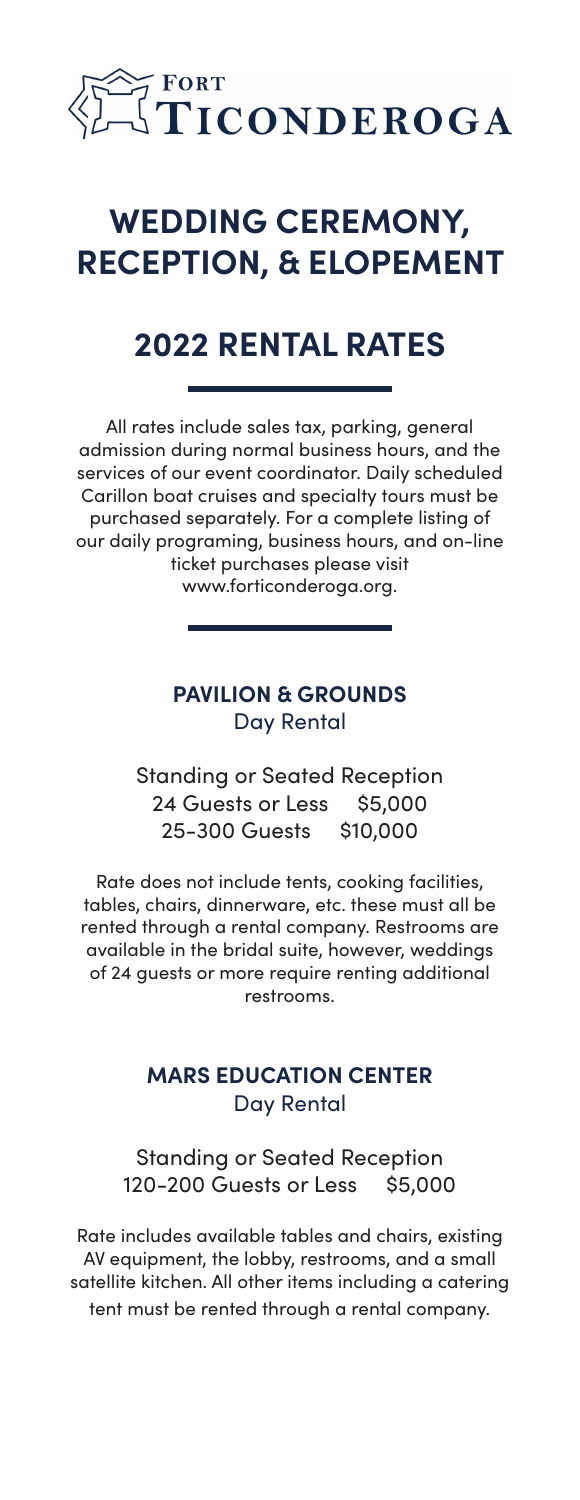#### **MOUNT DEFIANCE** Day Rental

Standing or Seated Reception 80-100 Guests or Less \$3,000

Rate includes existing structure and picnic tables (6 total). Rate does not include tents, cooking facilities, restrooms, dinnerware, etc. these must all be rented through a rental company.

### **THE FORT** Day Rental

#### Ceremony or Standing Reception 150 Guests or Less \$3,000

Rate does not include chairs or benches these must be rented through a rental company. No tents are allowed on this site so in the event of inclement weather a rain plan must be determined in advance.

#### **THE CARILLON** Hourly Charter

First 2 Hours \$600 Each Additional Hour \$250 Historical Narration \$100 an hour

Boat comes as is with existing tables and chairs, please inquire for further information on how these can be setup. There is 1 restroom on board. Additionally, there are no flames or glassware allowed on board, client or caterer must provide disposables.

### **TENT SITES (EXCLUDING PREVIOUSLY LISTED VENUES)** Day Rental

### Seated or Standing Reception \$5,000

Rate does not include tents, cooking facilities, restrooms, tables, chairs, dinnerware, etc. these must all be rented through a rental company.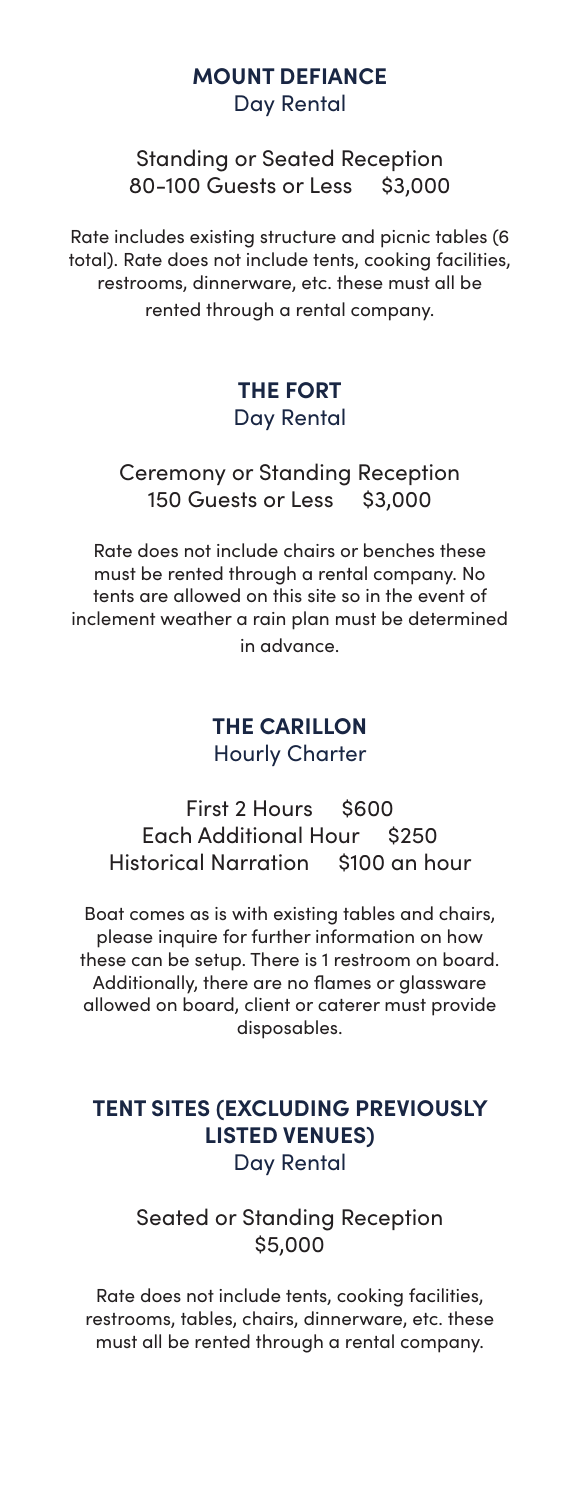#### **WEDDING CEREMONIES** Day Rental

With Reception Rental \$500

Without Reception Rental - Please inquire further for rates and availability

#### **PLEASE SEE OUR SITE MAP FOR VENUE LOCATIONS, PARKING, RESTROOMS, AND TENT SITES**

## **CUSTOMIZED ELOPEMENT PACKAGES ARE AVAILABLE**

### **PLEASE CONTACT JULIA NITTLER AT JNITTLER@FORT-TICONDEROGA.ORG FOR MORE INFORMATION**

Damage deposits are due on all facility rentals \$1,000 for the Pavilion, and \$500 for all other venues. Pending no damage, the deposit will be returned to you.

Signed contract, damage deposit, and 50% of rental fee due in order to secure space. The remaining 50% of the rental fee is due 20 days prior to the event.

Additional costs may be incurred depending on the scope and needs of your event.